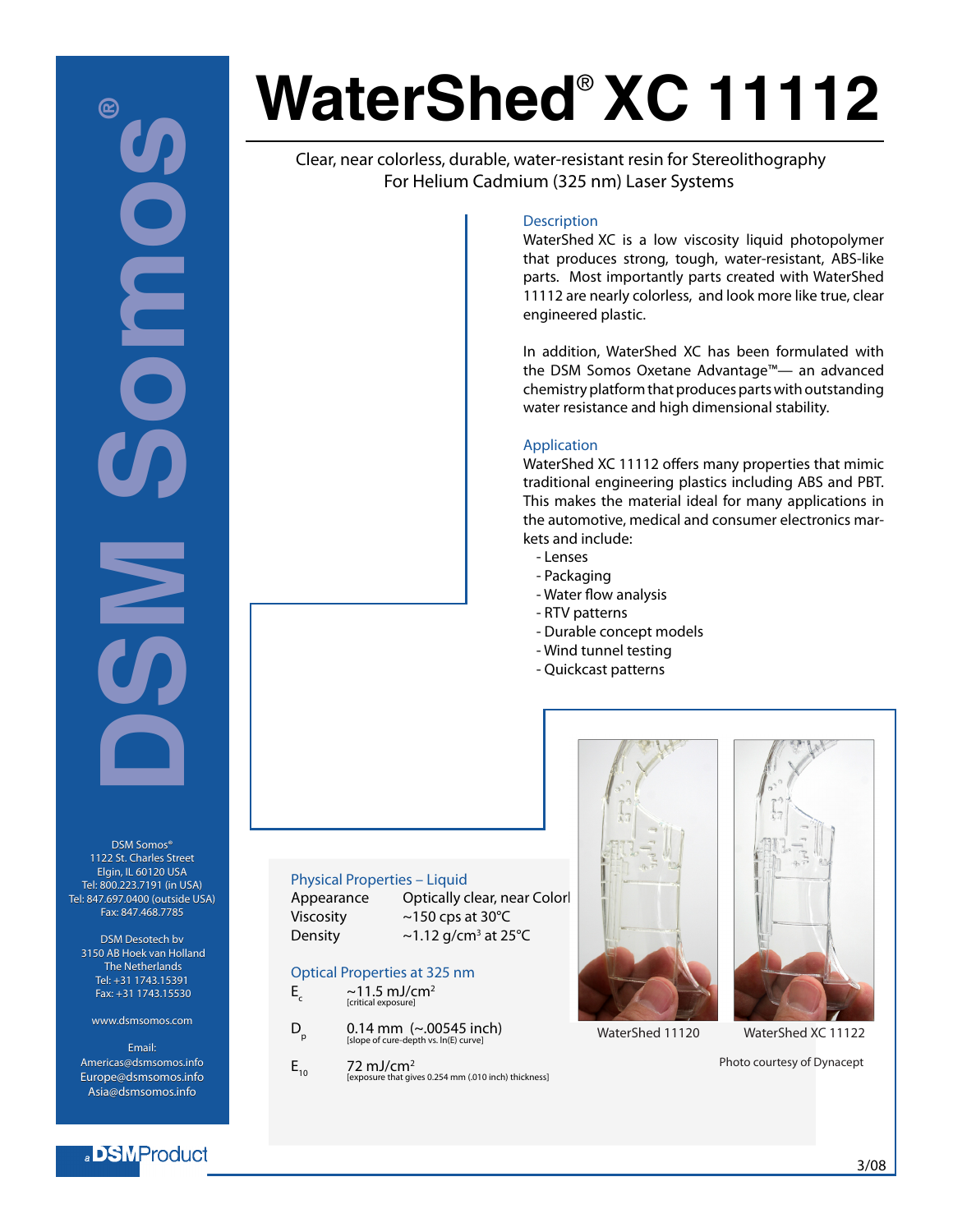#### Mechanical Properties (Metric)

| <b>ASTM</b><br>Method | <b>Description</b>           | WaterShed <sup>™</sup><br>11112 | ABS*<br>(transparent) | Polybutylene<br>Terephthalate* |  |
|-----------------------|------------------------------|---------------------------------|-----------------------|--------------------------------|--|
| D638M                 | Tensile Strength             | 48.3 MPa                        | 45.7 MPa              | <b>55 MPa</b>                  |  |
|                       | <b>Elongation at Break</b>   | 25 %                            | 41.6%                 | 20 %                           |  |
|                       | <b>Elongation at Yield</b>   | 3.4%                            | N/A                   | $3.5 - 9%$                     |  |
|                       | <b>Modulus of Elasticity</b> | 2,640 MPa                       | 2,000 MPa             | 2,700 MPa                      |  |
| D790M                 | <b>Flexural Strength</b>     | 63.7 MPa                        | 73.5 MPa              | 80 MPa                         |  |
|                       | <b>Flexural Modulus</b>      | 2,140 MPa                       | 2,300 MPa             | 2,500 MPa                      |  |
| <b>D256A</b>          | Izod Impact-Notched          | $0.193$ J/cm                    | $1.6$ J/cm            | $1.2$ J/cm                     |  |
| D <sub>542</sub>      | Index of Refraction          | N/A                             | 1.52                  | N/A                            |  |
| D2240                 | Hardness (Shore D)           | N/A                             | N/A                   | 98 - 120 (Rockwell R)          |  |
| D1004                 | <b>Graves Tear</b>           | 132,746 N/m                     | N/A                   | N/A                            |  |
| D570-98               | <b>Water Absorption</b>      | 0.35%                           | $0.20 - 0.45 \%$      | 0.16%                          |  |

\* http://www.matweb.com N/A: Not Available

## Thermal & Electrical Properties (Metric)

| <b>ASTM</b><br>Method                         | <b>Description</b>                         | WaterShed <sup>™</sup><br>11112                   | ABS*<br>(transparent)                     | Polybutylene<br>Terephthalate*          |  |  |
|-----------------------------------------------|--------------------------------------------|---------------------------------------------------|-------------------------------------------|-----------------------------------------|--|--|
| E831-00                                       | C.T.E. $-40^{\circ}C - 0^{\circ}C$         | $68.6 \,\mu m/m\text{-}^{\circ}\text{C}$          |                                           |                                         |  |  |
|                                               | C.T.E. $0^{\circ}C - 50^{\circ}C$          | 103.9 μm/m-°C                                     | $60 - 130 \mu m/m - C$ (notemprangegiven) | 50 - 145 $\mu$ m/m-°C                   |  |  |
|                                               | C. T. E. $50^{\circ}$ C – 100 $^{\circ}$ C | $186.8 \,\mu m/m\text{-}^{\circ}\text{C}^{\circ}$ |                                           | (notemprangegiven)                      |  |  |
|                                               | C.T.E. $100^{\circ}$ C – $150^{\circ}$ C   | 176.6 $\mu$ m/m-°C                                |                                           |                                         |  |  |
| D150-98                                       | Dielectric Constant 60Hz                   | 3.5                                               | 3.7                                       |                                         |  |  |
|                                               | Dielectric Constant 1KHz                   | 3.5                                               |                                           | $2.9 - 4.0$<br>(no frequency specified) |  |  |
|                                               | <b>Dielectric Constant 1MHz</b>            | 3.2                                               | 3.7                                       |                                         |  |  |
| D149-97a                                      | Dielectric Strength                        | 2,995 kV/mm                                       | 13.8 – 19.7 kV/mm                         | 14.7 - 30 kV/mm                         |  |  |
| E1545-00                                      | Tg                                         | 41 °C                                             |                                           | 41 $^{\circ}$ C                         |  |  |
| D648-98c                                      | HDT @ 0.46 MPa                             | 49.6 °C                                           | 94 – 207 °C                               | 150 °C                                  |  |  |
|                                               | HDT @ 1.81 MPa                             | 46.2 °C                                           | $86.4 - 194$ °C                           | 61.3 °C                                 |  |  |
| N/A: Not Available<br>* http://www.matweb.com |                                            |                                                   |                                           |                                         |  |  |

The ProtoFunctional® Materials Company